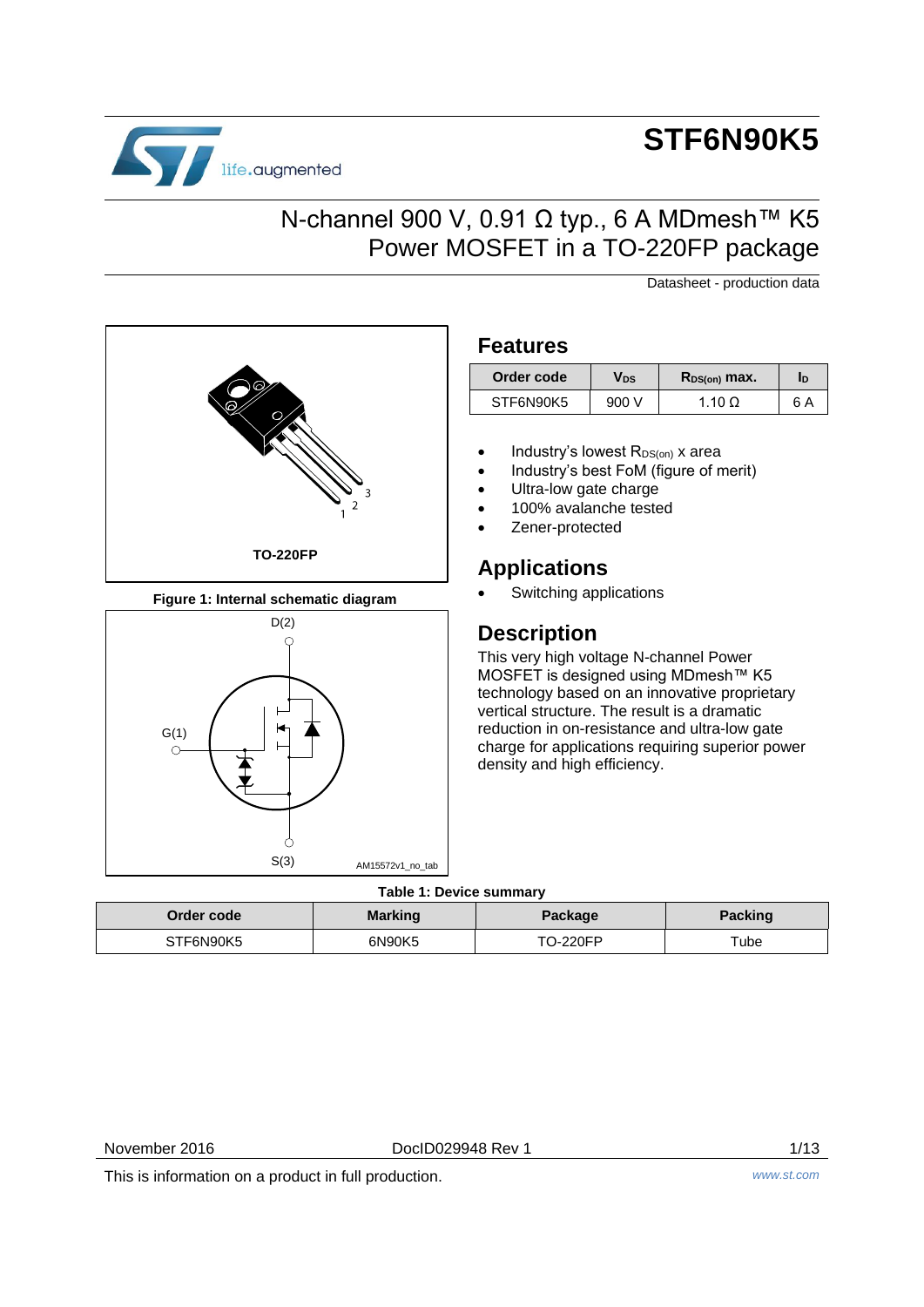### **Contents**

## **Contents**

| $1 \quad$               |  |  |
|-------------------------|--|--|
| 2 <sup>1</sup>          |  |  |
|                         |  |  |
|                         |  |  |
| $\overline{\mathbf{4}}$ |  |  |
|                         |  |  |
| $5\phantom{.0}$         |  |  |

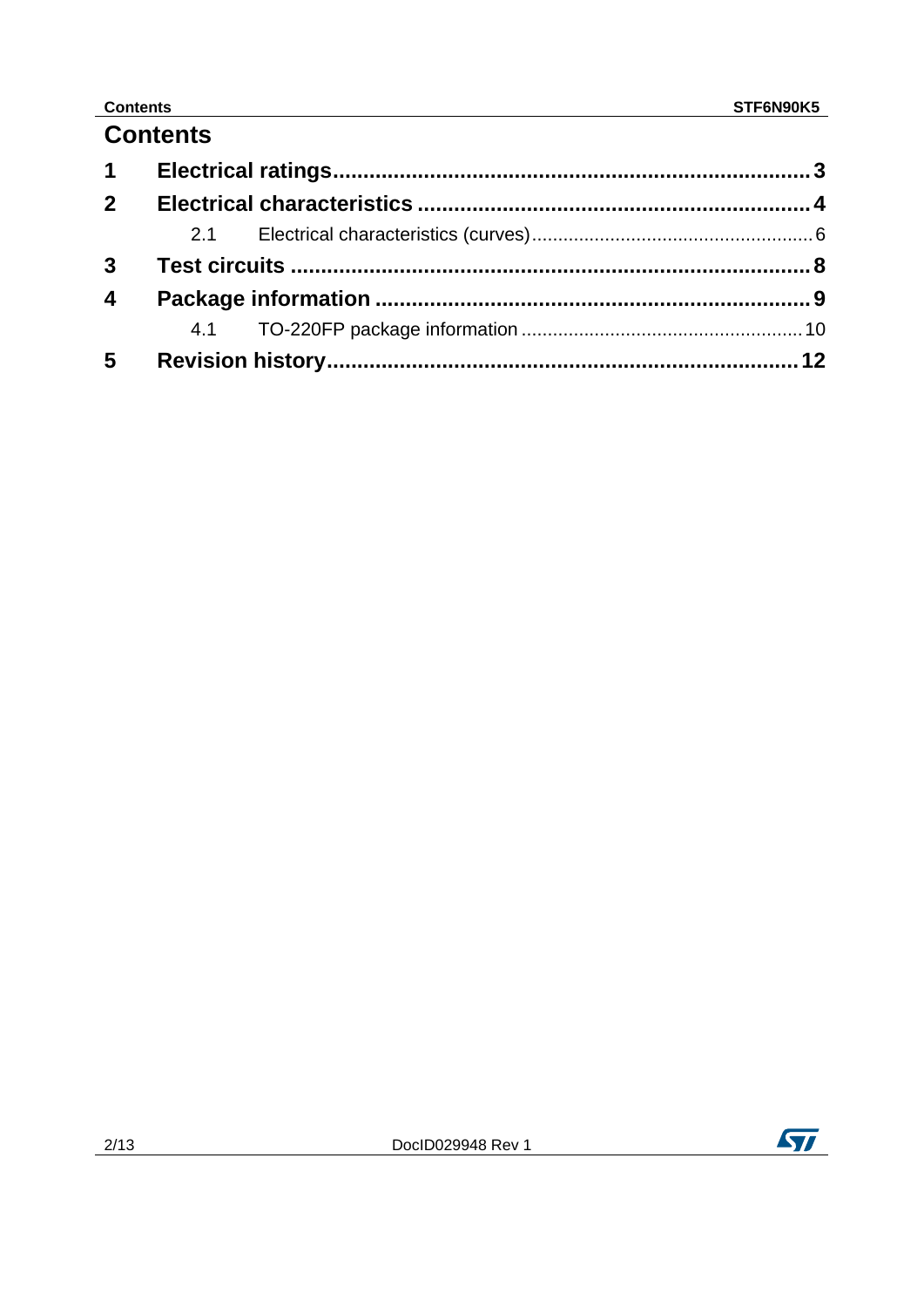# **1 Electrical ratings**

**Table 2: Absolute maximum ratings**

<span id="page-2-0"></span>

| <b>Symbol</b>         | <b>Parameter</b>                                                                                         | Value        | <b>Unit</b> |
|-----------------------|----------------------------------------------------------------------------------------------------------|--------------|-------------|
| <b>V<sub>GS</sub></b> | Gate-source voltage                                                                                      | ± 30         | V           |
| I <sub>D</sub>        | Drain current (continuous) at $T_c = 25 °C$                                                              | $6^{(1)}$    | A           |
| lo.                   | Drain current (continuous) at $T_c = 100 °C$                                                             | 4(1)         | A           |
| $\ln^{(2)}$           | Drain current (pulsed)                                                                                   | 24           | A           |
| $P_{TOT}$             | Total dissipation at $T_c = 25 °C$                                                                       | 25           | W           |
| $dv/dt$ $(3)$         | Peak diode recovery voltage slope                                                                        | 4.5          |             |
| $dv/dt$ $(4)$         | MOSFET dv/dt ruggedness                                                                                  | 50           | V/ns        |
| Viso                  | Insulation withstand voltage (RMS) from all three leads to external<br>heat sink (t=1 s; $T_c = 25 °C$ ) | 2500         | V           |
| Τj                    | Operating junction temperature range                                                                     |              | °۲          |
| $T_{\text{stq}}$      | Storage temperature range                                                                                | $-55$ to 150 |             |

#### **Notes:**

<span id="page-2-1"></span>(1)Limited by package

<span id="page-2-2"></span>(2)Pulse width limited by safe operating area

<span id="page-2-3"></span> $^{(3)}$ Is $_D \le 6$  A, di/dt  $\le 100$  A/µs; V<sub>DS</sub> peak < V<sub>(BR)</sub>pss, V<sub>DD</sub> = 450 V.

<span id="page-2-4"></span> $^{(4)}V$ <sub>DS</sub> ≤ 720 V

#### **Table 3: Thermal data**

| <b>Symbol</b>         | <b>Parameter</b>                    | <b>Value</b> | Unit |
|-----------------------|-------------------------------------|--------------|------|
| R <sub>thi-case</sub> | Thermal resistance junction-case    |              | °C/W |
| $R_{\text{thi-amb}}$  | Thermal resistance junction-ambient | 62.5         | °C/W |

#### **Table 4: Avalanche characteristics**

| <b>Symbol</b>   | <b>Parameter</b>                                                                                   | Value | Unit |
|-----------------|----------------------------------------------------------------------------------------------------|-------|------|
| <b>LAR</b>      | Avalanche current, repetitive or not repetitive (pulse width<br>limited by $T_{\text{imax}}$ )     |       |      |
| E <sub>AS</sub> | Single pulse avalanche energy (starting $T_i = 25 \degree C$ , $I_D = I_{AR}$ ,<br>$V_{DD} = 50 V$ | 210   | mJ   |

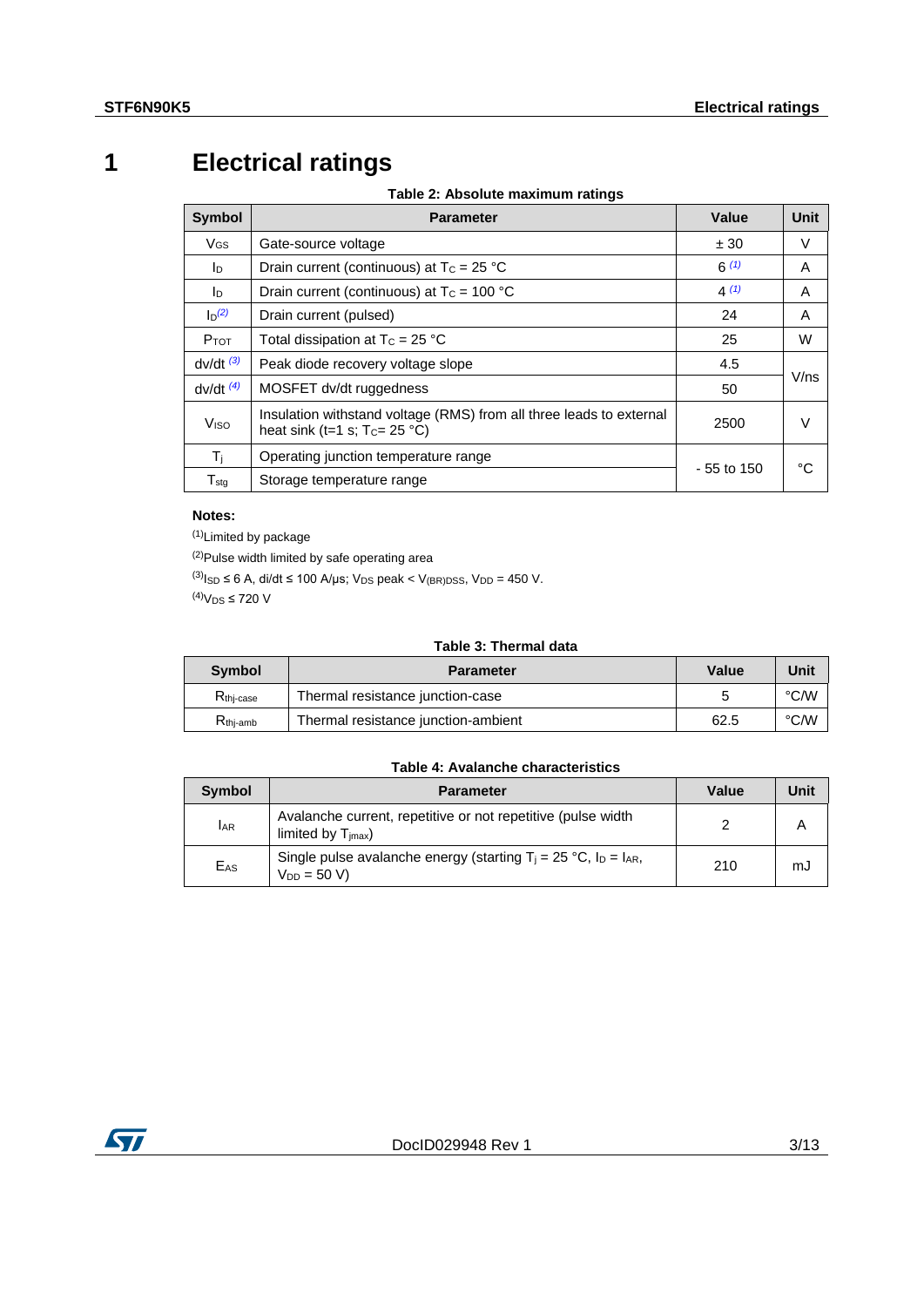# **2 Electrical characteristics**

<span id="page-3-0"></span> $T_c = 25 °C$  unless otherwise specified

| <b>Symbol</b>           | <b>Parameter</b>                      | <b>Test conditions</b>                                    | Min. | Typ. | Max. | Unit   |
|-------------------------|---------------------------------------|-----------------------------------------------------------|------|------|------|--------|
| $V_{(BR)DSS}$           | Drain-source breakdown<br>voltage     | $V_{GS} = 0$ V, $I_D = 1$ mA                              | 900  |      |      | $\vee$ |
|                         |                                       | $V_{GS} = 0$ V, $V_{DS} = 900$ V                          |      |      | 1    | μA     |
| <b>I</b> <sub>DSS</sub> | Zero gate voltage drain<br>current    | $V_{GS} = 0 V$ , $V_{DS} = 900 V$<br>$T_c = 125 °C^{(1)}$ |      |      | 50   | μA     |
| lgss                    | Gate body leakage current             | $V_{DS} = 0 V$ , $V_{GS} = \pm 20 V$                      |      |      | ±10  | μA     |
| $V$ GS(th)              | Gate threshold voltage                | $V_{DD} = V_{GS}$ , $I_D = 100 \mu A$                     | 3    | 4    | 5    | V      |
| $R_{DS(on)}$            | Static drain-source on-<br>resistance | $V_{GS}$ = 10 V, $I_D$ = 3 A                              |      | 0.91 | 1.10 | Ω      |

#### **Notes:**

<span id="page-3-1"></span>(1) Defined by design, not subject to production test.

| <b>Symbol</b>                     | <b>Parameter</b>                         | <b>Test conditions</b>                                      | Min. | Typ.           | Max. | <b>Unit</b> |
|-----------------------------------|------------------------------------------|-------------------------------------------------------------|------|----------------|------|-------------|
| $C$ <sub>iss</sub>                | Input capacitance                        |                                                             | ۰    | 342            |      | pF          |
| C <sub>oss</sub>                  | Output capacitance                       | $V_{DS}$ = 100 V, f = 1 MHz,                                | ۰    | 31             |      | pF          |
| C <sub>rss</sub>                  | Reverse transfer<br>capacitance          | $V_{GS} = 0 V$                                              |      | 1.2            |      | pF          |
| C <sub>O(tr)</sub> <sup>(1)</sup> | Equivalent capacitance<br>time related   | $V_{DS} = 0$ to 720 V,                                      |      | 55             |      | pF          |
| C <sub>o(er)</sub> <sup>(2)</sup> | Equivalent capacitance<br>energy related | $V$ <sub>GS</sub> = 0 V                                     |      | 20             |      | pF          |
| R <sub>g</sub>                    | Intrinsic gate resistance                | $f = 1$ MHz, $I_D = 0$ A                                    | ۰    | 6.4            |      | Ω           |
| $Q_g$                             | Total gate charge                        | $V_{DD} = 720$ V, $I_D = 6$ A                               |      | 11             |      | nC          |
| $Q_{gs}$                          | Gate-source charge                       | $V$ <sub>GS</sub> = 10 V                                    |      | 2.5            |      | nC          |
| $Q_{\text{gd}}$                   | Gate-drain charge                        | (see Figure 15: "Test circuit for<br>gate charge behavior") |      | $\overline{7}$ |      | nC          |

#### **Table 6: Dynamic**

#### **Notes:**

<span id="page-3-2"></span>(1)  $C_{O(tr)}$  is a constant capacitance value that gives the same charging time as  $C_{oss}$  while  $V_{DS}$  is rising from 0 to 80% V<sub>DSS</sub>.

<span id="page-3-3"></span>(2)  $C_{O(er)}$  is a constant capacitance value that gives the same stored energy as  $C_{os}$  while V<sub>DS</sub> is rising from 0 to 80% VDSS.

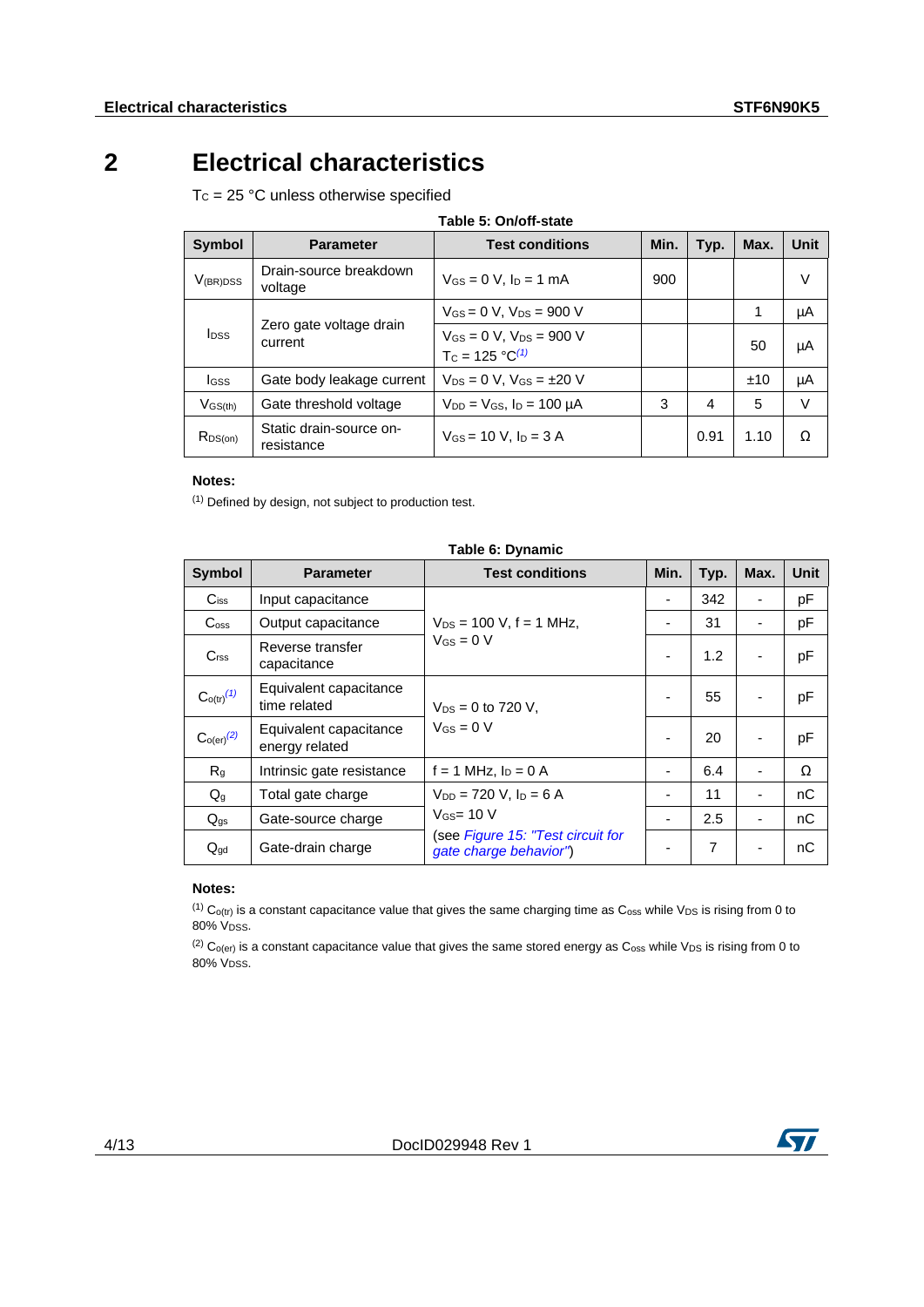#### **STF6N90K5 Electrical characteristics**

| <b>Table 7: Switching times</b> |                     |                                                                      |      |      |                          |             |  |
|---------------------------------|---------------------|----------------------------------------------------------------------|------|------|--------------------------|-------------|--|
| <b>Symbol</b>                   | <b>Parameter</b>    | <b>Test conditions</b>                                               | Min. | Typ. | Max.                     | <b>Unit</b> |  |
| $t_{d(on)}$                     | Turn-on delay time  | $V_{DD}$ = 450 V, l <sub>D</sub> = 3 A, R <sub>G</sub> = 4.7 Ω       | -    | 12.4 | $\overline{\phantom{0}}$ | ns          |  |
| tr                              | Rise time           | $V_{GS}$ = 10 V                                                      |      | 12.2 | $\overline{\phantom{0}}$ | ns          |  |
| $t_{d(off)}$                    | Turn-off delay time | (see Figure 14: "Test circuit for<br>resistive load switching times" |      | 30.4 | $\overline{\phantom{a}}$ | ns          |  |
| tŧ                              | Fall time           | and Figure 19: "Switching time<br>waveform")                         |      | 15.5 |                          | ns          |  |

#### **Table 8: Source-drain diode**

| <b>Symbol</b>         | <b>Parameter</b>                 | <b>Test conditions</b>                                                                                                                   | Min.           | Typ. | Max. | Unit   |
|-----------------------|----------------------------------|------------------------------------------------------------------------------------------------------------------------------------------|----------------|------|------|--------|
| Isp                   | Source-drain current             |                                                                                                                                          | ۰              |      | 6    | A      |
| $\mathsf{Isom}^{(1)}$ | Source-drain current<br>(pulsed) |                                                                                                                                          |                |      | 24   | A      |
| $V_{SD}^{(2)}$        | Forward on voltage               | $Is_D = 6$ A, $V_{GS} = 0$ V                                                                                                             |                |      | 1.5  | $\vee$ |
| $t_{rr}$              | Reverse recovery time            | $I_{SD} = 6$ A, di/dt = 100 A/µs,                                                                                                        |                | 342  |      | ns     |
| $Q_{rr}$              | Reverrse recovery<br>charge      | $V_{DD} = 60 V$<br>(see Figure 16: "Test circuit for                                                                                     | $\blacksquare$ | 3.13 |      | μC     |
| <b>RRM</b>            | Reverse recovery<br>current      | inductive load switching and<br>diode recovery times")                                                                                   |                | 18.3 |      | A      |
| $t_{rr}$              | Reverse recovery time            | $I_{SD} = 6$ A, di/dt = 100 A/us,                                                                                                        |                | 536  |      | ns     |
| $Q_{rr}$              | Reverse recovery<br>charge       | $V_{DD} = 60 V$ , T <sub>i</sub> = 150 °C<br>(see Figure 16: "Test circuit for<br>inductive load switching and<br>diode recovery times") |                | 4.42 |      | μC     |
| <b>IRRM</b>           | Reverse recovery<br>current      |                                                                                                                                          |                | 16.5 |      | A      |

#### **Notes:**

<span id="page-4-1"></span>(1)Pulse width limited by safe operating area

<span id="page-4-2"></span> $(2)$ Pulsed: pulse duration = 300 µs, duty cycle 1.5%

#### **Table 9: Gate-source Zener diode**

| <b>Symbol</b> | <b>Parameter</b>              | <b>Test conditions</b>           | Min. | Typ. | Max. | Unit |
|---------------|-------------------------------|----------------------------------|------|------|------|------|
| V(BR)GSO      | Gate-source breakdown voltage | $I_{GS} = \pm 1$ mA, $I_D = 0$ A | 30   | -    |      |      |

<span id="page-4-0"></span>The built-in back-to-back Zener diodes are specifically designed to enhance the ESD performance of the device. The Zener voltage facilitates efficient and cost-effective device integrity protection, thus eliminating the need for additional external componentry.

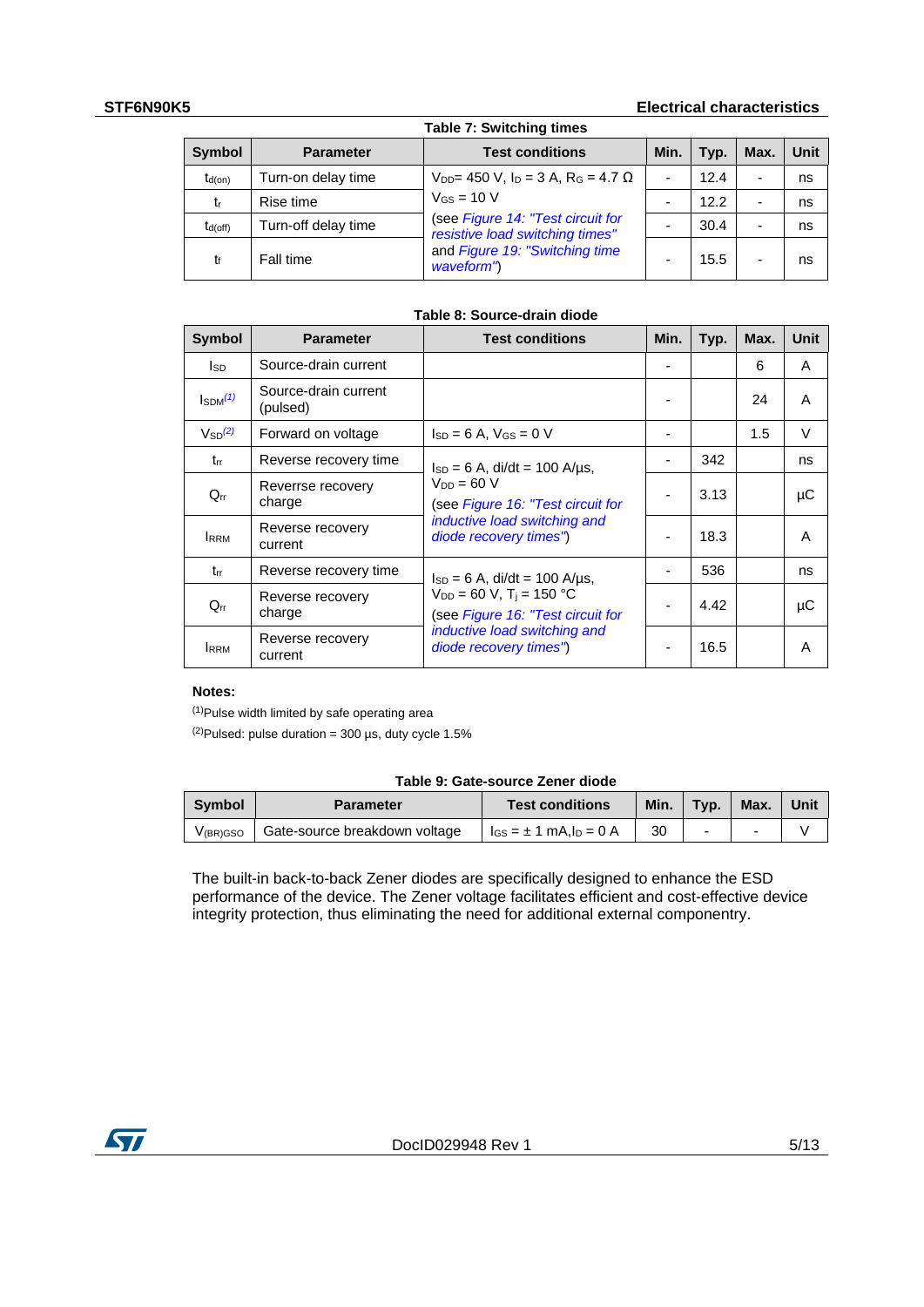



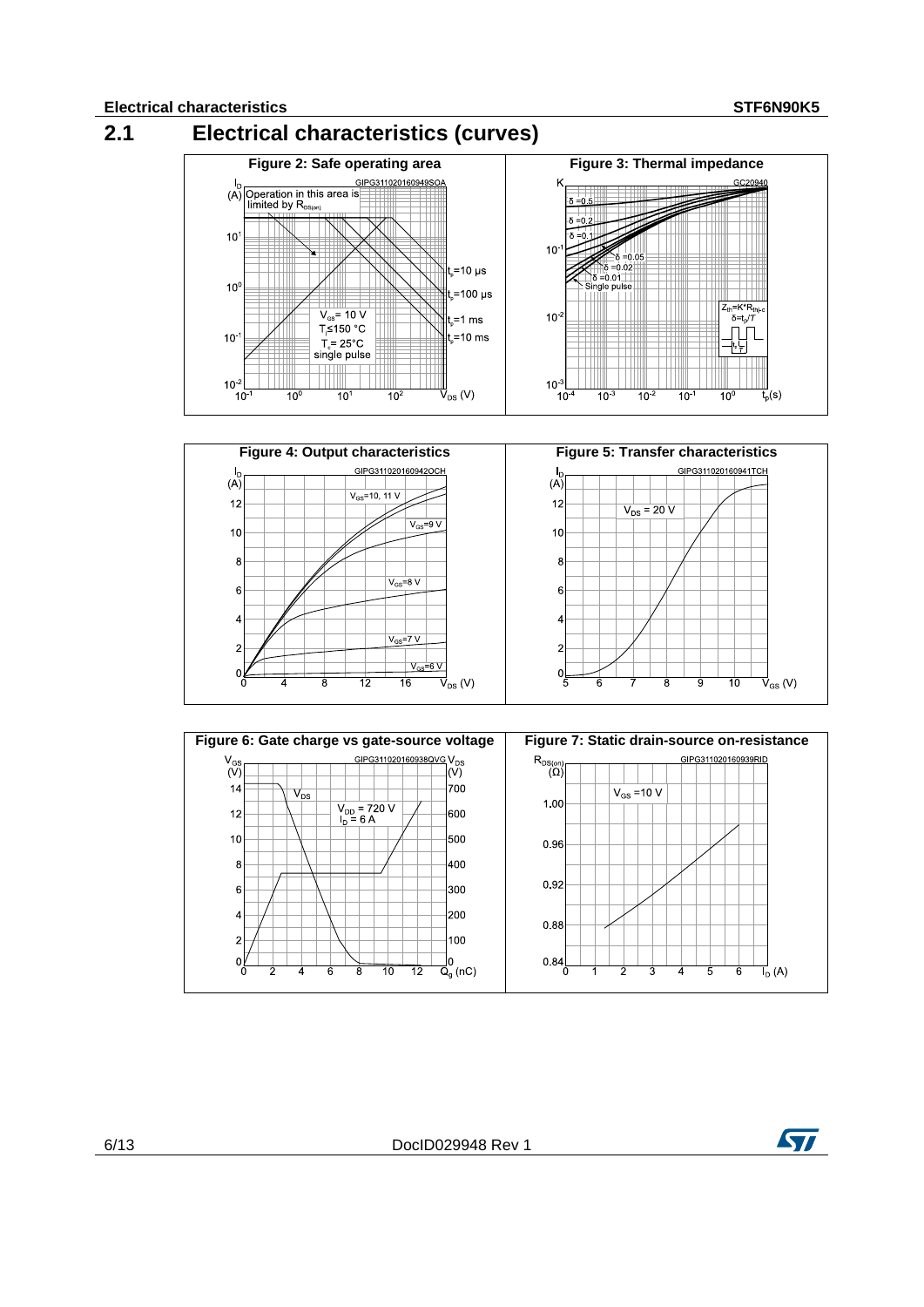#### **STF6N90K5 Electrical characteristics**







DocID029948 Rev 1 7/13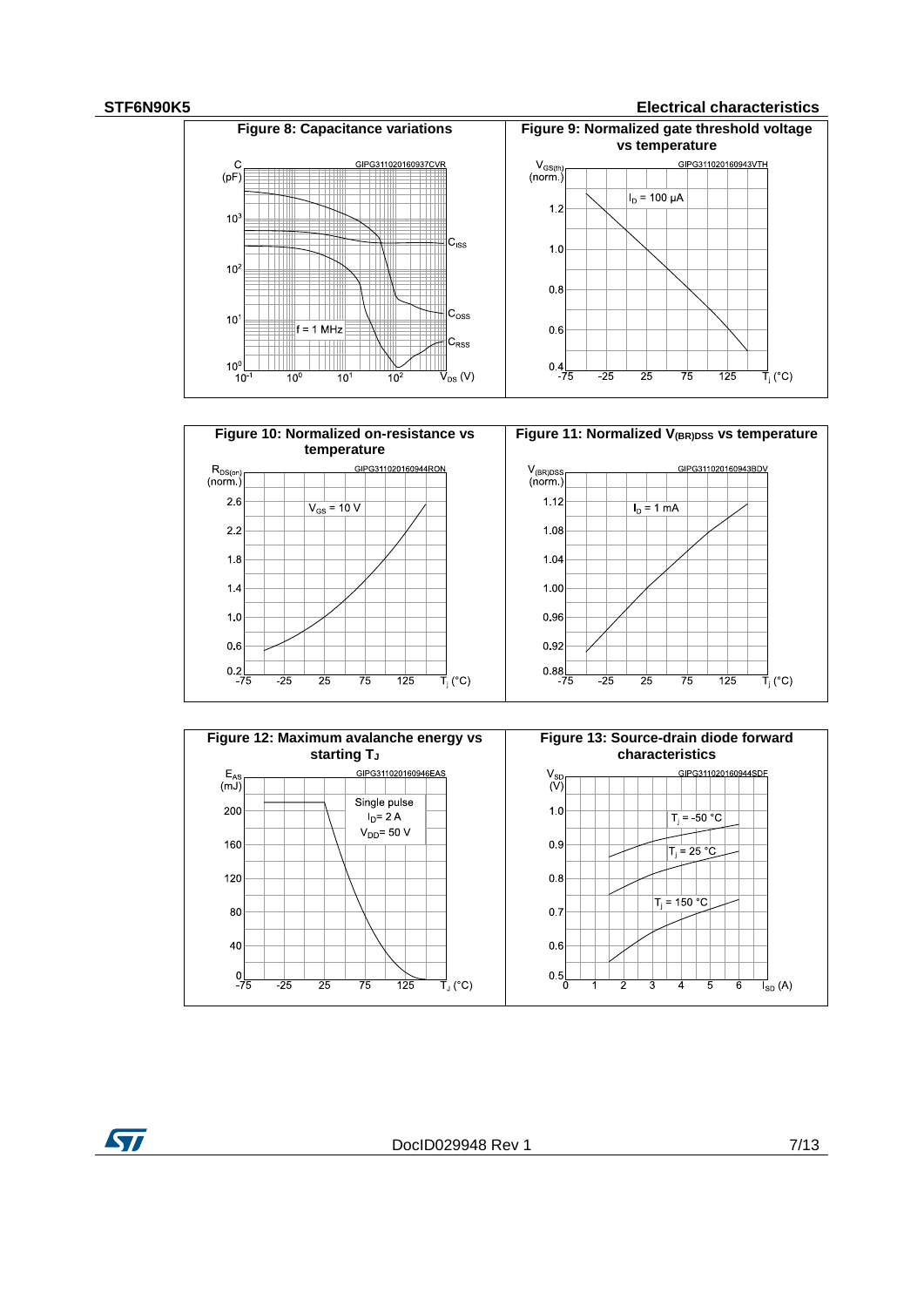### **3 Test circuits**

<span id="page-7-2"></span><span id="page-7-1"></span><span id="page-7-0"></span>

<span id="page-7-4"></span>

<span id="page-7-3"></span>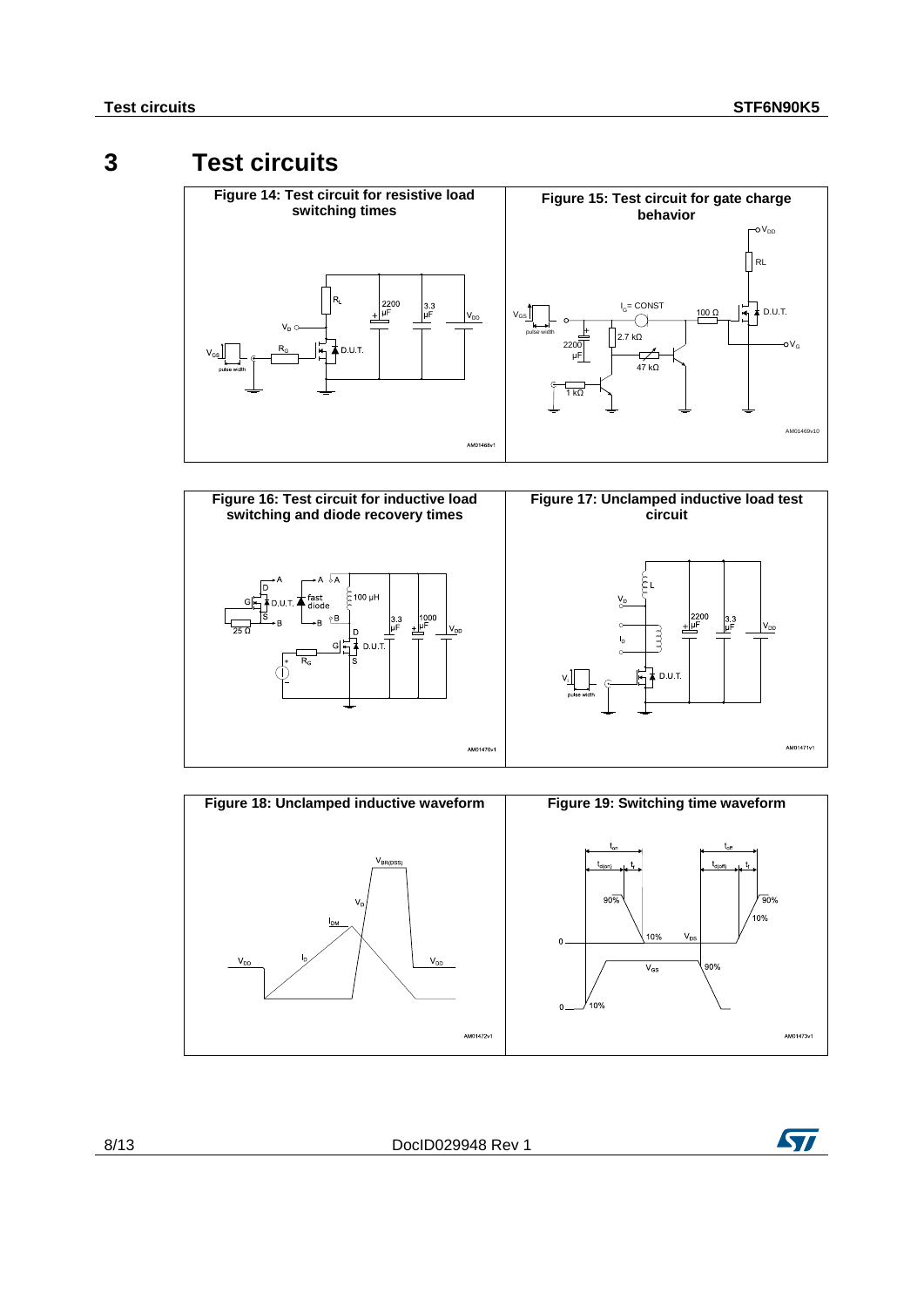### **4 Package information**

<span id="page-8-0"></span>In order to meet environmental requirements, ST offers these devices in different grades of ECOPACK® packages, depending on their level of environmental compliance. ECOPACK® specifications, grade definitions and product status are available at: *www.st.com*. ECOPACK<sup>®</sup> is an ST trademark.

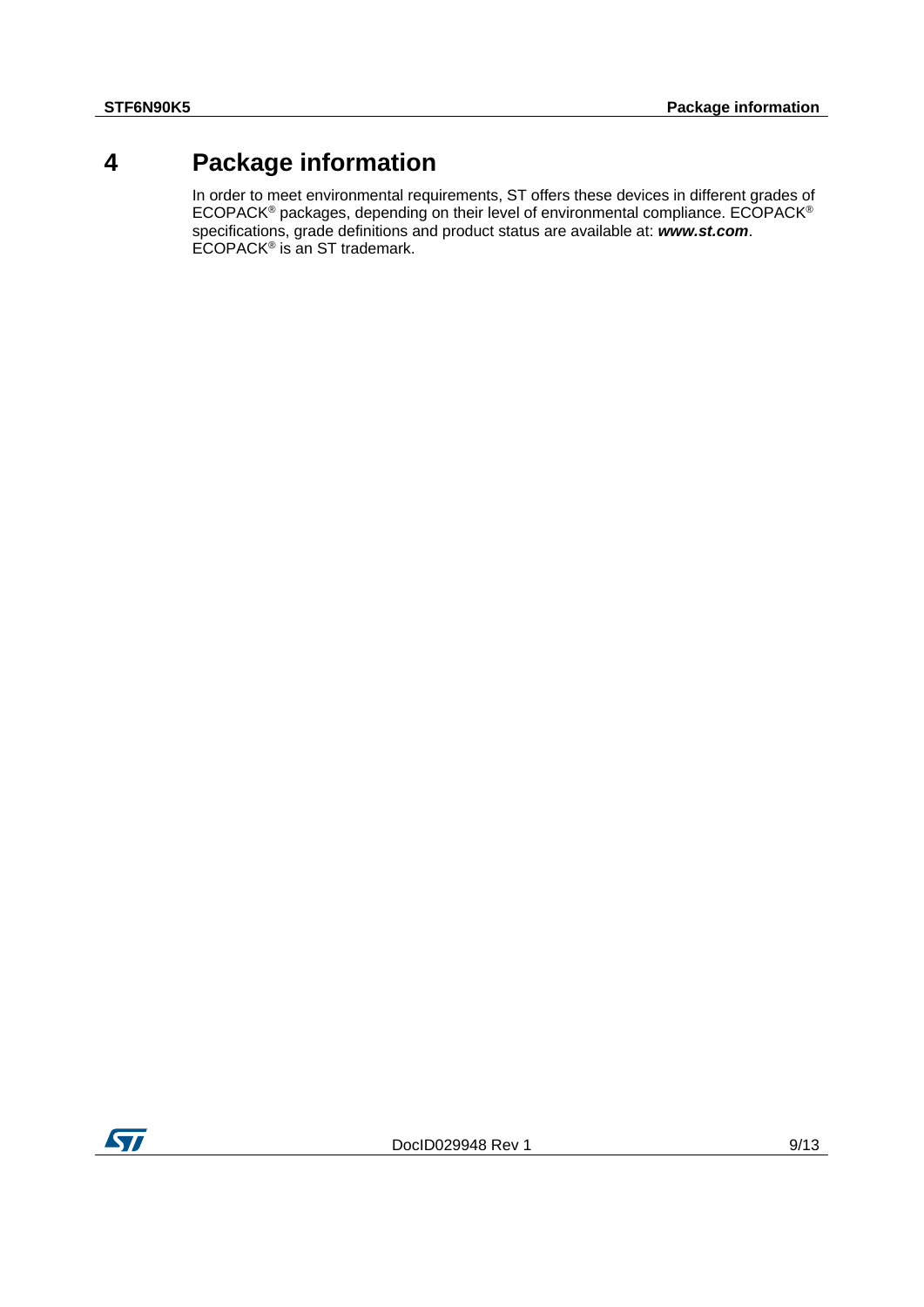

<span id="page-9-0"></span>



10/13 DocID029948 Rev 1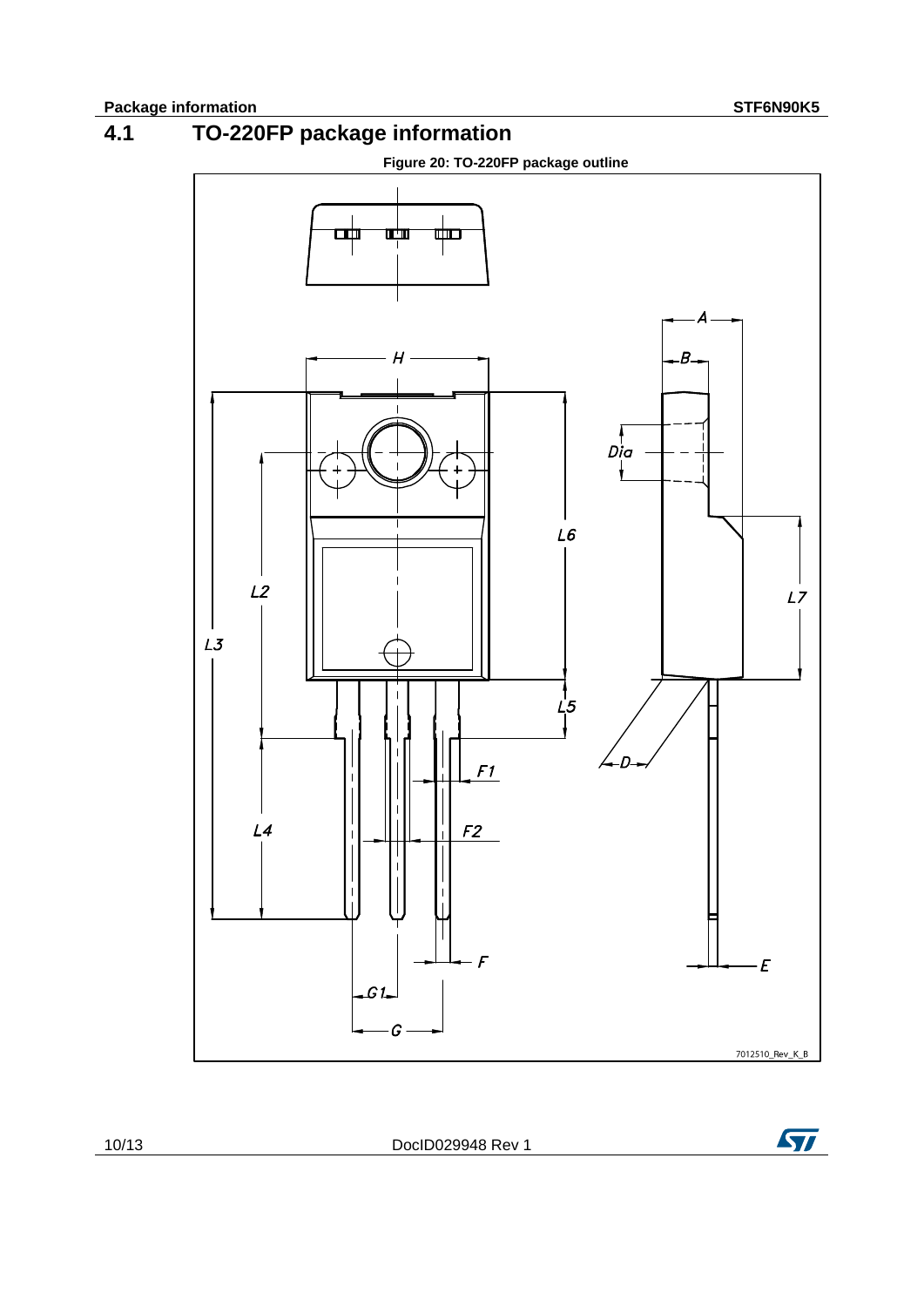### **STF6N90K5 Package information**

| $\overline{ }$<br>a adiyaya mudulmandin<br>Table 10: TO-220FP package mechanical data |      |      |              |  |  |  |
|---------------------------------------------------------------------------------------|------|------|--------------|--|--|--|
|                                                                                       |      | mm   |              |  |  |  |
| Dim.                                                                                  | Min. | Typ. | Max.         |  |  |  |
| A                                                                                     | 4.4  |      | 4.6          |  |  |  |
| B                                                                                     | 2.5  |      | 2.7          |  |  |  |
| D                                                                                     | 2.5  |      | 2.75         |  |  |  |
| E                                                                                     | 0.45 |      | 0.7          |  |  |  |
| F                                                                                     | 0.75 |      | $\mathbf{1}$ |  |  |  |
| F <sub>1</sub>                                                                        | 1.15 |      | 1.70         |  |  |  |
| F <sub>2</sub>                                                                        | 1.15 |      | 1.70         |  |  |  |
| G                                                                                     | 4.95 |      | 5.2          |  |  |  |
| G <sub>1</sub>                                                                        | 2.4  |      | 2.7          |  |  |  |
| H                                                                                     | $10$ |      | 10.4         |  |  |  |
| L2                                                                                    |      | 16   |              |  |  |  |
| L3                                                                                    | 28.6 |      | 30.6         |  |  |  |
| L4                                                                                    | 9.8  |      | 10.6         |  |  |  |
| L <sub>5</sub>                                                                        | 2.9  |      | 3.6          |  |  |  |
| $\mathsf{L}6$                                                                         | 15.9 |      | 16.4         |  |  |  |
| L7                                                                                    | 9    |      | 9.3          |  |  |  |
| Dia                                                                                   | 3    |      | 3.2          |  |  |  |

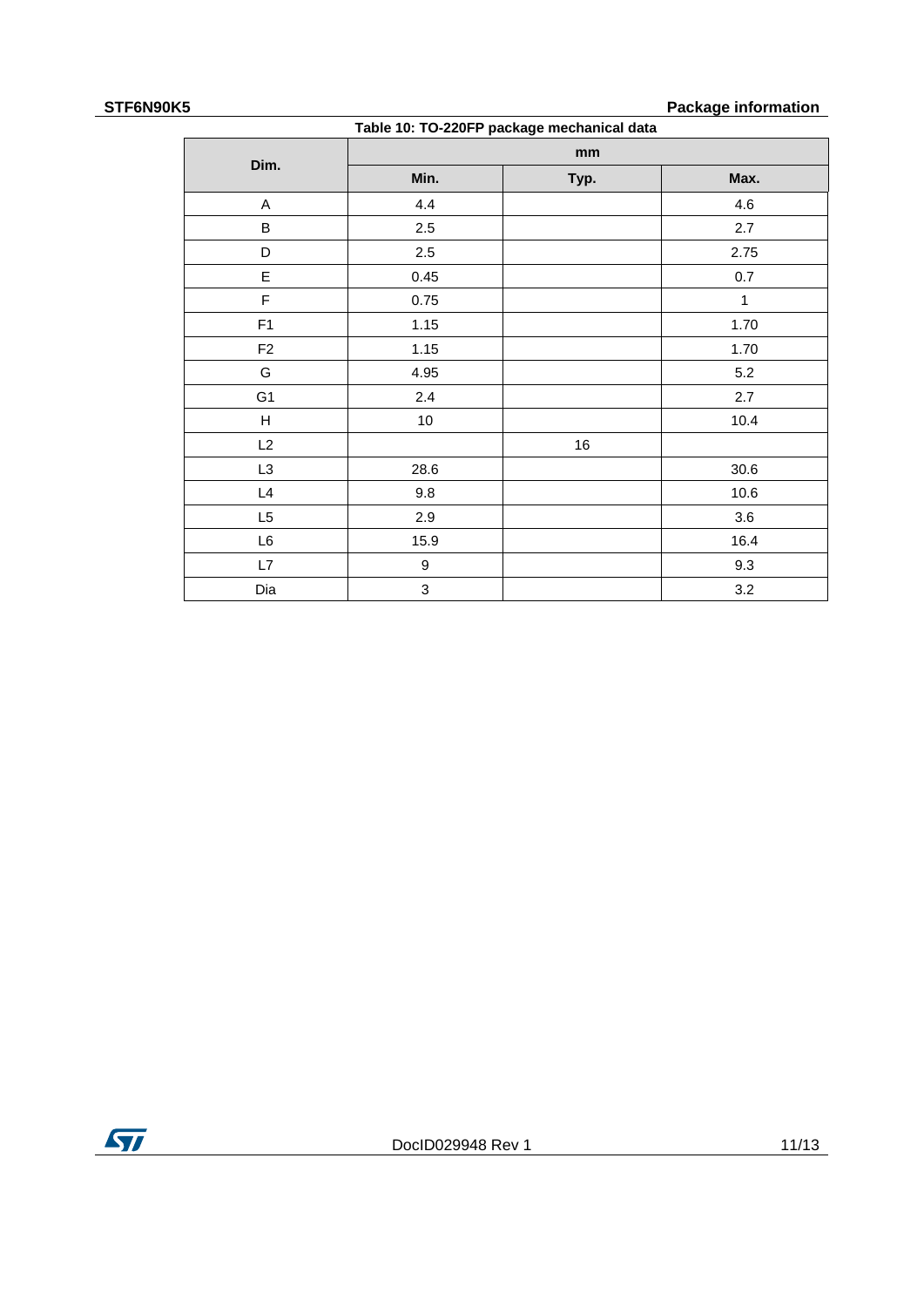# **5 Revision history**

**Table 11: Document revision history**

<span id="page-11-0"></span>

| Date        | <b>Revision</b> | <b>Changes</b> |
|-------------|-----------------|----------------|
| 02-Nov-2016 |                 | First release. |